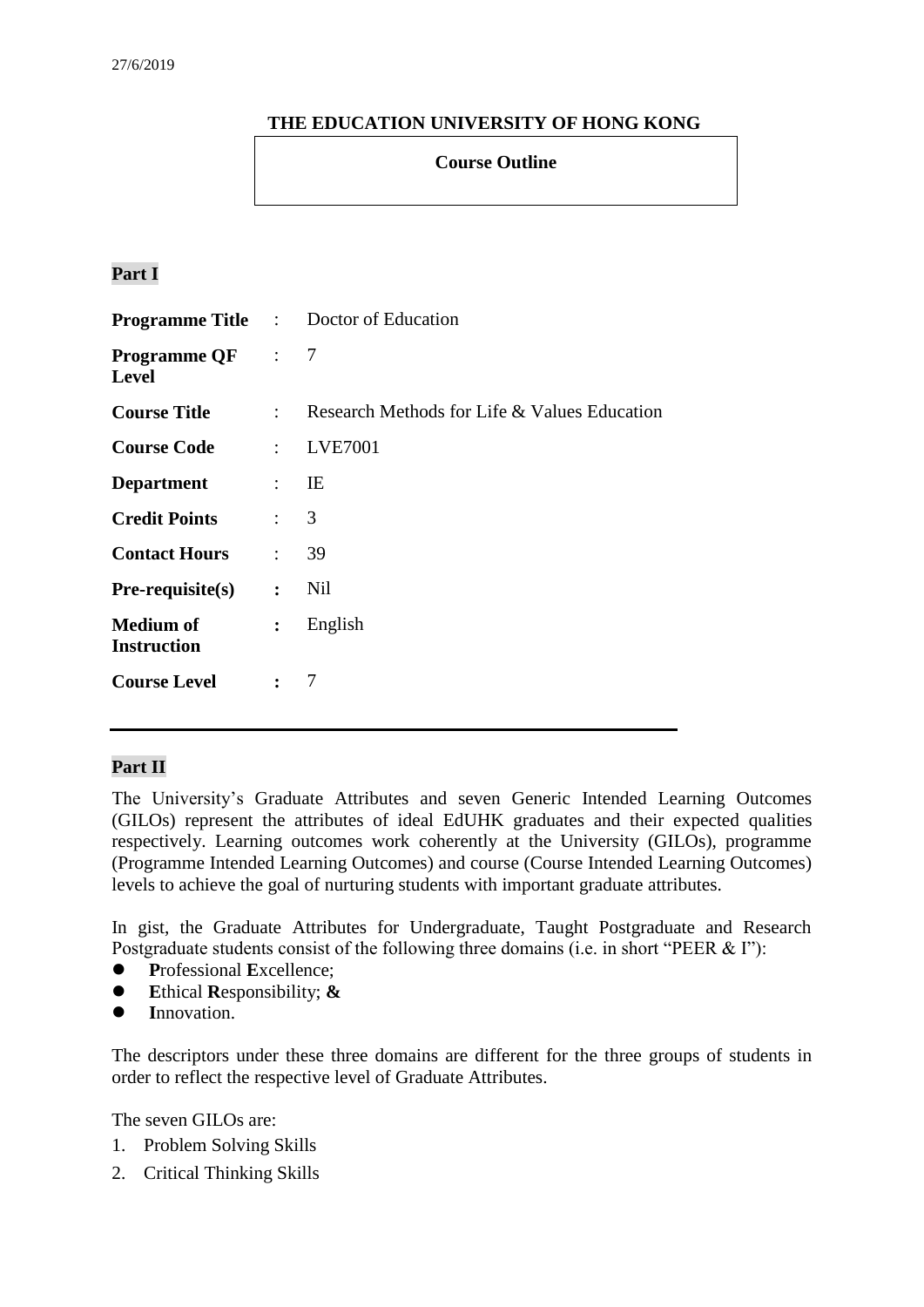- 3. Creative Thinking Skills
- 4a. Oral Communication Skills
- 4b. Written Communication Skills
- 5. Social Interaction Skills
- 6. Ethical Decision Making
- 7. Global Perspectives

### **1. Course Synopsis**

This course aims to help students develop a critical perspective on research and research issues in life and values education, from both local and international points of view.

Through analysis of the relevant literature, context, meaning and significance of research, students will become more perceptive interpreters of research in life and values education; appraise different approaches and methods in research in life and values education; and be able to locate research studies relevant to their own areas of interest.

By the conclusion of this course students should have developed their own research questions, reviewed the relevant literature and selected the research methods most appropriate for their proposed research topics they are going to pursue in life and values education.

## **2. Course Intended Learning Outcomes (CILOs)**

*Upon successful completion of this course, students should be able to:* CILO<sup>1</sup> develop an informed understanding of various types of research in life and values education and their respective aims and limitations;  $C I L O<sub>2</sub>$  formulate research questions in life and values education that are answerable through appropriate and ethical research methodology; CILO<sup>3</sup> align research methodology with research questions; CILO<sup>4</sup> critique the research design and methods of local and international studies in life and values education.

#### **3. Content, CILOs and Teaching & Learning Activities**

| <b>CILOs</b><br><b>Suggested Teaching &amp; Learning Activities</b><br><b>Course Content</b> |
|----------------------------------------------------------------------------------------------|
|----------------------------------------------------------------------------------------------|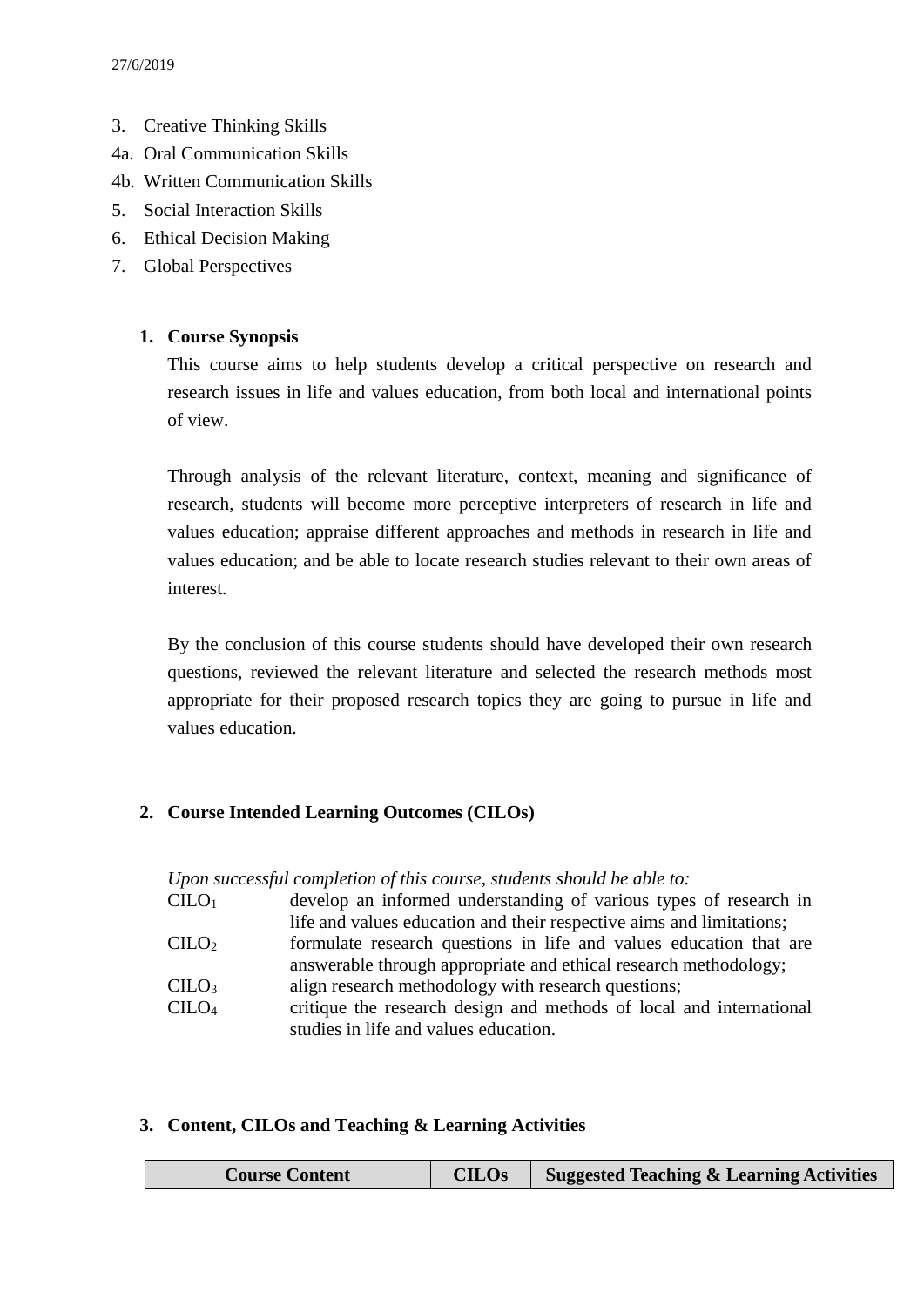| Themes in Life and Values          | CILO <sub>1</sub>      | Small-group discussion among teacher and   |
|------------------------------------|------------------------|--------------------------------------------|
| Education                          |                        | students on assigned readings, encouraging |
| Ethical and methodological issues  | CILO <sub>3.4</sub>    | the generation of questions for further    |
| in the study of human learning and |                        | in-depth analysis                          |
| human behaviour                    |                        |                                            |
| Religious and Cultural Issues in   | CILO <sub>1,3</sub>    |                                            |
| Life and Values Education          |                        |                                            |
| Qualitative and Quantitative       | CLO <sub>1,2,3,4</sub> |                                            |
| research methods in Life and       |                        |                                            |
| <b>Values Education</b>            |                        |                                            |
| Analysis of Case Studies and       | $C$                    |                                            |
| Current Research in Life and       |                        |                                            |
| Values Education in Hong Kong,     |                        |                                            |
| Taiwan, Mainland China, Europe     |                        |                                            |
| and America                        |                        |                                            |

#### **4. Assessment**

| <b>Assessment Tasks</b>                                | Weighting $(\% )$ | <b>CILO</b>             |
|--------------------------------------------------------|-------------------|-------------------------|
| (a) Participation in discussions                       | 20                | CILO <sub>1,2,3,4</sub> |
| (b) Students are required to write a preliminary       | 80                | CILO <sub>1,2,3,4</sub> |
| research proposal of about 5,000 words, which          |                   |                         |
| hopefully will form the basis of the student's actual  |                   |                         |
| thesis proposal at a later stage.                      |                   |                         |
| The preliminary proposal should delineate the          |                   |                         |
| major components of a research design including        |                   |                         |
| statement, conceptual framework,<br>problem            |                   |                         |
| literature review, research questions, research        |                   |                         |
| hypotheses, the process and phases of research,        |                   |                         |
| methods of data collection and analysis, limitations,  |                   |                         |
| possible outcomes and references.                      |                   |                         |
| Students are expected to demonstrate a critical        |                   |                         |
| understanding of the relevant<br>literature;           |                   |                         |
| competency in formulating significant<br>and           |                   |                         |
| appropriate research questions; competency in          |                   |                         |
| selecting, with justification, an appropriate research |                   |                         |
| design that aligns well with the research questions;   |                   |                         |
| a capacity to address ethical and methodological       |                   |                         |
| issues associated with the research; and ability to    |                   |                         |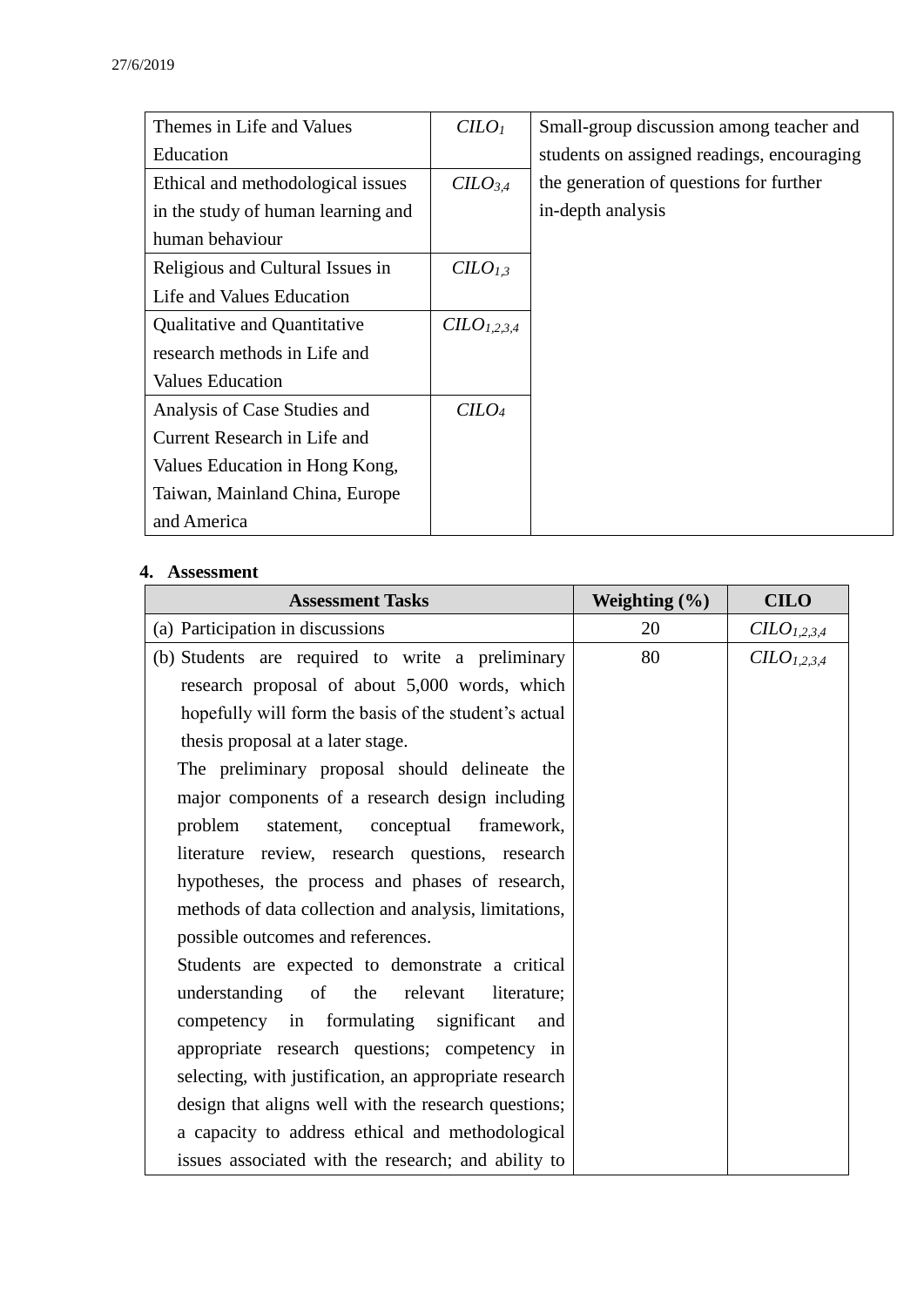|                                     | communicate accurately and coherently and |  |  |  |  |
|-------------------------------------|-------------------------------------------|--|--|--|--|
| provide good quality documentation. |                                           |  |  |  |  |

# **5. Required Text(s)**

Nil

## **6. Recommended Readings**

Atkinson, R. (1998). *The Life Story Interview*. Thousand Oaks, CA.: Sage Publications, Inc.

Bray, M., Adamson, B. and Mason, M. (2007). *Comparative Education Research: Approaches and Methods.* Hong Kong: Springer Press.

deMarrais, K. and Lapan, S. D. (eds.) (2004). *Foundations for Research: Methods of Inquiry in Education and the Social Sciences*. Mahwah, NJ: Lawrence Erlbaum Associates, Inc.

Kathleen R. G. (ed.) (2001). *The Emotional Nature of Qualitative Research*, London: CRC Press.

Knowles, J. G. and Cole, A. L. (eds.) (2008). *Handbook of the Arts in Qualitative Research: Perspectives, Methodologies, Examples, and Issues*. Thousand Oaks, CA: Sage Publications.

Lo, L. N. K. & Man S.W. (eds.) (1996). *Research and Endeavours in Moral and Civic Education*. Hong Kong: Hong Kong Institute of Educational Research, The Chinese University of Hong Kong.

Lovat, T., Toomey, R. and Clement, N. (eds.) (2010). *International Research Handbook on Values Education and Student Wellbeing*. Dordrecht: Springer.

Miller, J. P., Nigh, K., Binder, M. J., Novak, B. and Crowell, S. (eds.) (2019). *International handbook of holistic education*. New York, NY: Routledge.

Smeyers, P., Bridges, D., Burbules, N. C. and Griffiths, M. (eds.) (2015). *International Handbook of Interpretation in Educational Research*. Dordrecht: Springer.

Taylor, M. J. (1994). *Values Education in the U.K.: A Directory of Research and Resources*. Slough: National Foundation for Educational Research for Gordon Cook **Foundation**